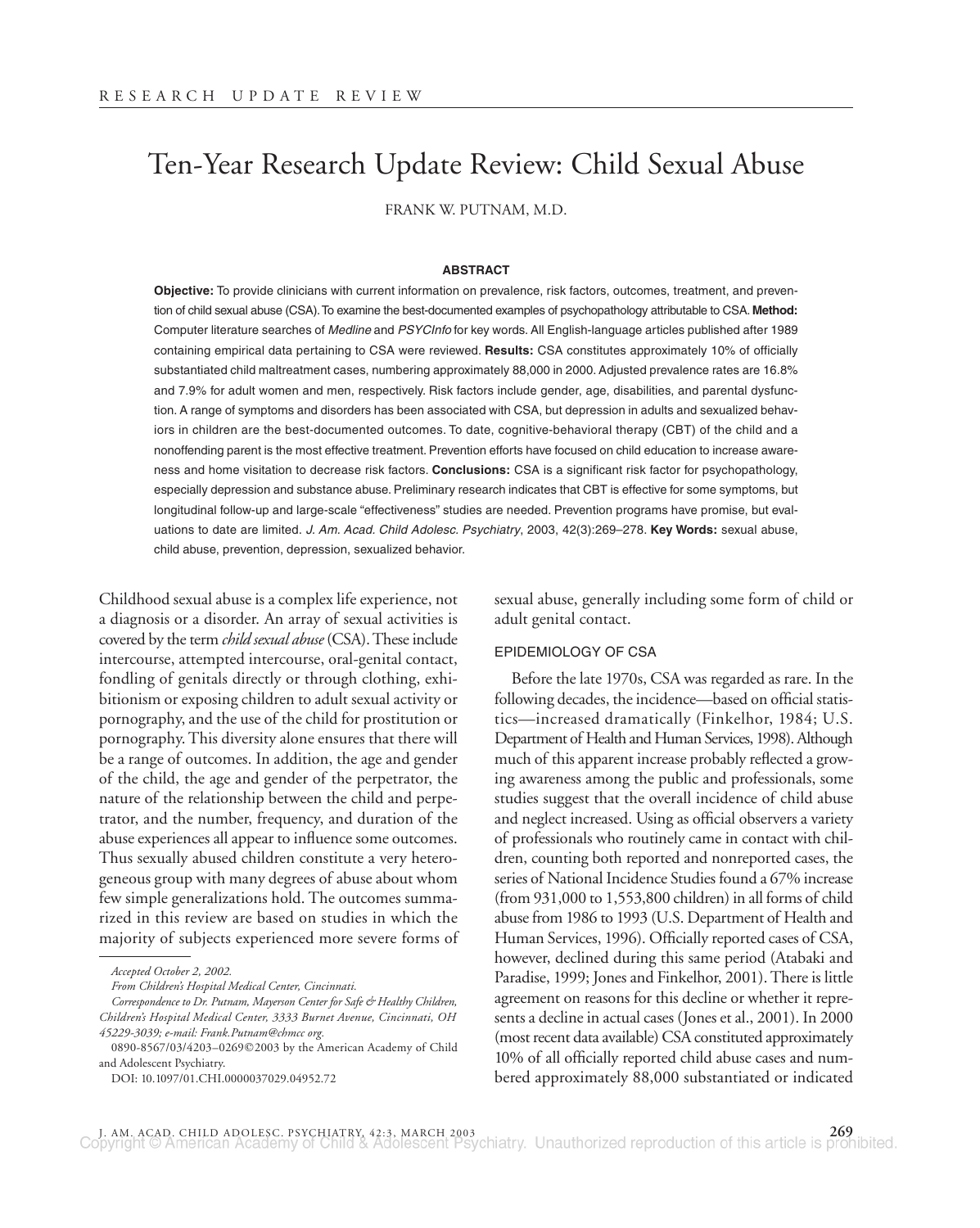cases, a 41% decrease from the peak estimate of 149,800 cases in 1992 (U.S. Department of Health and Human Services, Press Release, April 19, 2002).

Statistics on the prevalence of CSA are derived primarily from retrospective accounts by adults and can be roughly divided into studies using clinical versus nonclinical samples. It is not surprising that prevalence figures vary widely as a function of the selection and response rate, the definition used, and the method (e.g., self-report versus structured interview) by which an abuse history is obtained. Community samples typically range from 12% to 35% of women and 4% to 9% of men reporting an unwanted sexual experience prior to age 18 years. Adjusting for samplerelated variation, response rates, and differences in definitions across 16 cross-sectional community sample surveys, Gorey and Leslie (1997) calculated the prevalence of CSA as 16.8% for women and 7.9% for men.

Large community survey studies of the incidence and prevalence of CSA in children and adolescents are rare. The most comprehensive study to date is a telephone survey of 2000 children aged 10 to 16 years conducted by Finkelhor and Dziuba-Leatherman (1994). For the year preceding the interview, they found an incidence rate of 3.2% for girls and 0.6% for boys for contact CSA, defined as "…a perpetrator touching the sexual parts of a child under or over the clothing, penetrating the child, or engaging in any oral-genital contact with the child" (Finkelhor and Dziuba-Leatherman, 1994, p. 419). The lifetime prevalence rate for a combination of the attempted and completed CSA categories was 10.5% for the overall sample.

When they are available, rates of CSA in other countries are reasonably comparable with those found in the United States. A review of large sample population–based studies in 19 countries found a range of prevalence rates of 7% to 36% for females and 3% to 29% for males (Finkelhor, 1994). Female-to-male ratios were typically between 1.5:1 and 3:1. Across all the studies, only about half of victims had disclosed to anyone.

# RISK FACTORS FOR CSA

CSA occurs across all socioeconomic and ethnic groups (Finkelhor, 1993). A number of factors, however, have been identified that increase risk for CSA.

# Gender

Girls are at about 2.5 to 3 times higher risk than boys, although approximately 22% to 29% of all CSA victims are male (Fergusson et al., 1996b; Finkelhor, 1993; Sobsey et al., 1997; U.S. Department of Health and Human Services, 1998). Boys are underrepresented in psychiatric samples, especially older boys who may be reluctant to disclose or who may be shunted into the criminal justice or substance abuse treatment systems. Research indicates that mental health professionals rarely ask adult males about childhood sexual abuse (Lab et al., 2000).

# Age

Risk for CSA rises with age (Finkelhor, 1993; U.S. Department of Health and Human Services, 1998). Data from 1996 indicate that approximately 10% of victims are between ages 0 and 3 years. Between ages 4 and 7 years, the percentage almost triples (28.4%). Ages 8 to 11 years account for a quarter (25.5%) of cases, with children 12 years and older accounting for the remaining third (35.9%) of cases (U.S. Department of Health and Human Services, 1998). Some authorities believe that, as a risk factor, age operates differentially for girls and boys, with high risk starting earlier and lasting longer for girls.

#### **Disabilities**

Physical disabilities, especially those that impair a child's perceived credibility such as blindness, deafness, and mental retardation, are associated with increased risk (Westcott and Jones, 1999). Three factors seem to contribute to this increased vulnerability: dependency, institutional care, and communication difficulties. There appears to be a gender effect such that boys are overrepresented among sexually abused children with disabilities compared with their respective proportion of sexually abused children without disabilities (Sobsey et al., 1997).

#### Socioeconomic Status

Although low socioeconomic status is a powerful risk factor for physical abuse and neglect, it has much less impact on CSA. Community survey studies find almost no socioeconomic effects, but a disproportionate number of CSA cases reported to Child Protective Services come from lower socioeconomic classes (Finkelhor, 1993).

#### Race and Ethnicity

Race and ethnicity do not seem to be risk factors for CSA, although preliminary research suggests that they may influence symptom expression. Two studies found that Latina girls have worse emotional and behavioral problems than African-American or white girls (Mennen, 1995; Shaw et al., 2001).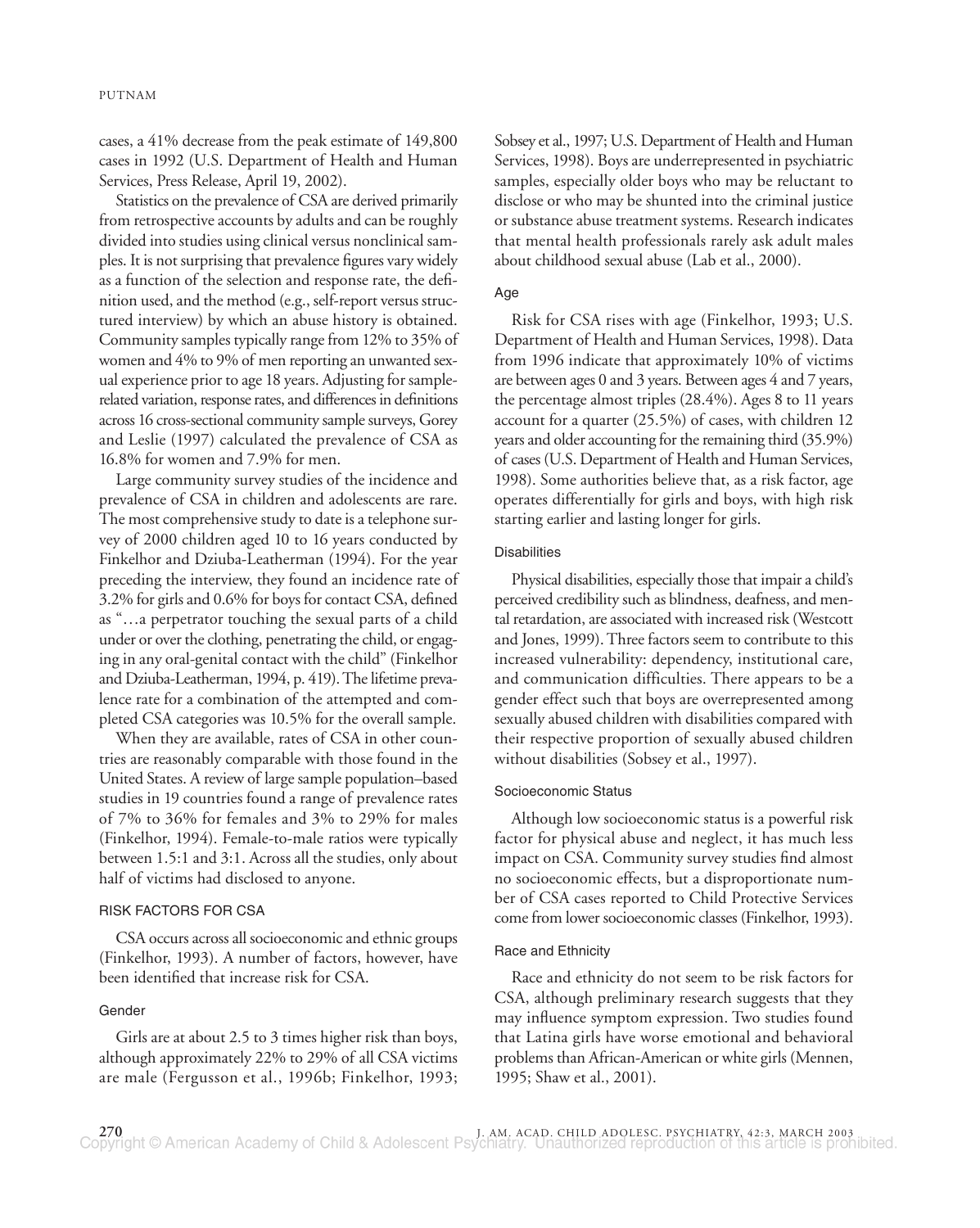Family Constellation

Family constellation, particularly the absence of one or both parents, is a significant risk factor (Finkelhor, 1993). The presence of a stepfather in the home doubles the risk for girls, not only for being abused by the stepfather but also for being abused by other men prior to the arrival of the stepfather in the home (Mullen et al., 1993). Parental impairments, particularly maternal illness, maternal alcoholism, extended maternal absences, serious marital conflicts, parental substance abuse, social isolation, and punitive parenting, have all been associated with increased risk in some studies (Fergusson et al., 1996b; Mullen et al., 1993; Nelson et al., 2002). Clinically, the presence of abused siblings is thought to increase the child's risk, although this has not been empirically established (Finkelhor, 1993).

# INTERGENERATIONAL TRANSMISSION OF CSA

The observation that child abusive behavior occurs across generations more often than would be expected by chance has led to a number of theories ranging from the postulation of large sociopolitical and cultural cycles (Buchanan, 1996) to maladaptive family processes (Ney, 1992) to psychodynamic models based on identification with the aggressor, low self-esteem, and related constructs (Steele, 1997). The actual rates of intergenerational occurrence of child abuse are lower than is often realized. Survey studies and reviews converge on a figure of about one third of abused children becoming abusive parents (Kaufman and Zigler, 1988; Oliver, 1993).

A quantitative review by Ertem et al. (2000) of studies investigating rates of intergenerational physical abuse found a relative risk of 12.6 (95% confidence interval 1.82–87.2) for the single best-controlled study (Egeland et al., 1988). The second most rigorously controlled study, however, found essentially no intergenerational risk (Ertem et al., 2000; Widom, 1989). Most studies of intergenerational effects lump together all forms of child maltreatment; thus little is known about intergenerational transmission of CSA by itself. Preliminary research suggests that there may be differential gender effects influencing cross-generational transmission of child abuse, with fathers more likely to abuse their offspring and mothers more likely to fail to protect their children (Banyard, 1997; Vogel, 1994).

# OUTCOMES ASSOCIATED WITH CHILDHOOD SEXUAL ABUSE

A variety of adult psychiatric conditions have been clinically associated with CSA. These include the *DSM* disorders of major depression, borderline personality disorder, somatization disorder, substance abuse disorders, posttraumatic stress disorder (PTSD), dissociative identity disorder, and bulimia nervosa. Initially the evidence for these associations was based primarily on findings of high rates of retrospectively reported CSA in clinical samples with these diagnoses. Increasingly these relationships are being replicated in large community sample studies both in the United States and abroad (e.g., Beitchman et al., 1992; Bifulco et al., 1991; Ernst et al., 1993; Fergusson et al., 1996a; Mullen et al., 1993; Polusny and Follette, 1995; Ussher and Dewberry, 1995).

In addition to *DSM* disorders, CSA has been linked to problematic behaviors and to neurobiological alterations. The scope of this review limits the discussion of the evidence for this array of outcomes. Thus the bestdocumented examples for three basic categories of outcomes—psychiatric disorders, dysfunctional behaviors, and neurobiological dysregulation—will be considered in detail. The studies cited below generally include more females than males, who are believed to be significantly underrepresented in clinical and research samples (Watkins and Bentovim, 1992). A review by Holmes et al. (1997) of outcomes in males found a high degree of overlap with those of female childhood sexual abuse victims.

#### Depression

Major depression, a leading public health problem with high prevalence rates and substantial morbidity and mortality, provides a useful example of the converging lines of evidence linking a history of CSA to serious adult psychiatric psychopathology. Major depression and dysthymia have been strongly associated with CSA in numerous studies (e.g., see reviews by Beitchman et al., 1992; Neumann et al., 1996; Paolucci et al., 2001; Polusny and Follette, 1995). Lifetime prevalence of major depression in women with a history of CSA is typically three to five times more common than in woman without such a history. Indeed, when Whiffen and Clark (1997) controlled for a history of CSA, the classic 2:1 gender difference in depression rates between females and males disappeared.

There is also evidence that a history of childhood abuse may alter the clinical presentation of major depression. For example, in a sample of 653 cases of major depression, individuals with physical or sexual abuse histories were significantly more likely to have reversed neurovegetative signs such as increased appetite, weight gain, and hypersomnia than individuals without this history (Levitan et al., 1998).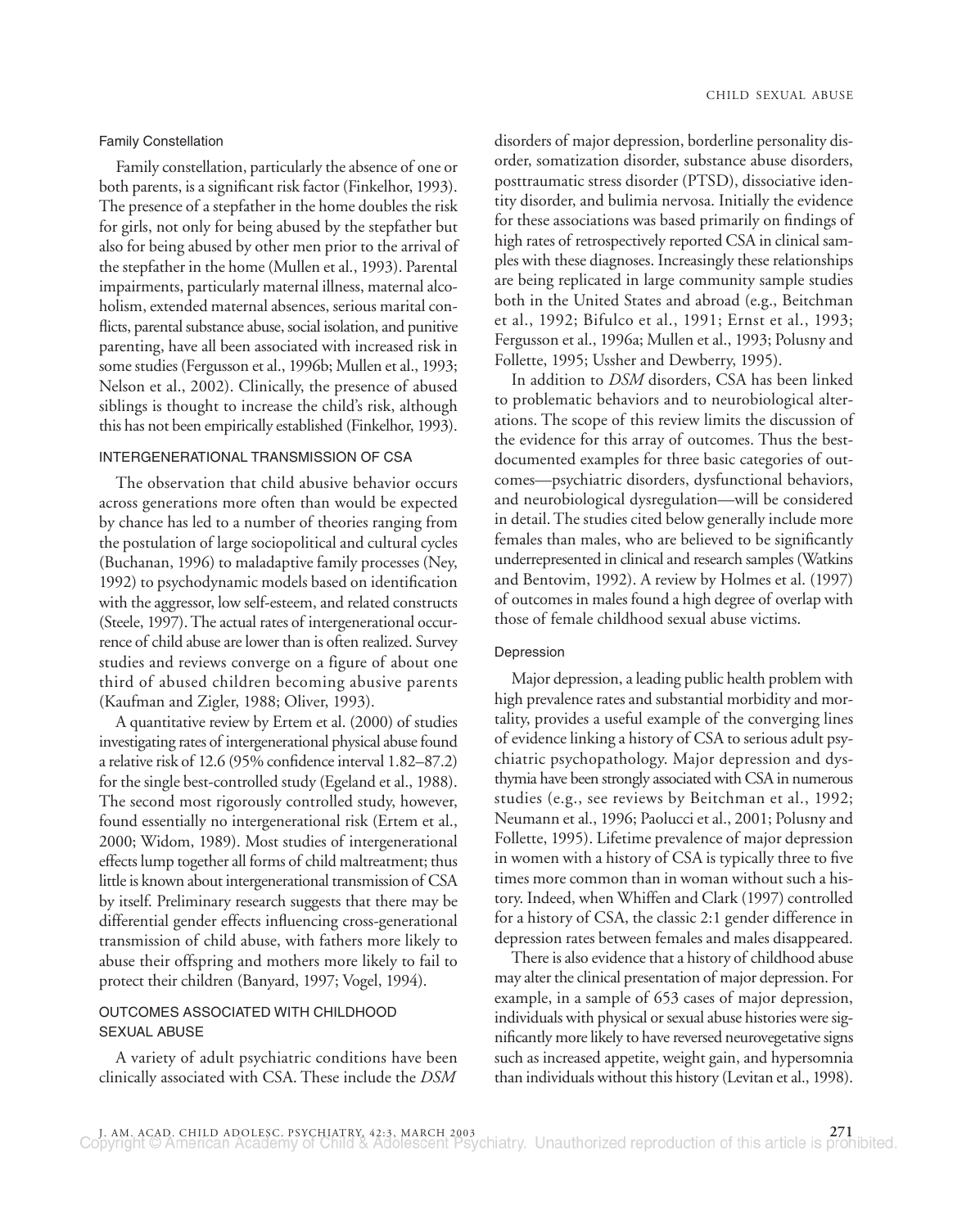A history of CSA has been associated with earlier onset of affective episodes (Gisese et al., 1998). Although not specific to CSA, a history of child abuse in general may affect response to standard treatments for depression. Comparing recovery rates, Zlotnick et al. (1995, 2001) found that abused women were significantly more likely to have prolonged durations of depression.

In children and adolescents, the emerging evidence linking CSA to affective disorders is similar to that initially reported for adults and consists primarily of higher prevalence rates in abused children than various comparison groups (Beitchman et al., 1991; Brand et al., 1996; Fergusson et al., 1996a; Hotte and Rafman, 1992). General population studies of children and adolescents are now linking CSA with depression and other disorders. For example, while following a birth cohort of 1,000 New Zealand children, Fergusson et al. (1996a,b) found that compared with nonabused children, children with histories of noncontact or contact nonintercourse CSA had an increased odds ratio of 4.6 for major depression. Those reporting intercourse had an increased odds ratio of 8.1 for major depression and 11.8 for a suicide attempt.

The strength of the relationship of depression—as well as other disorders and certain symptoms—with the severity of the abuse experience appears to be complexly influenced by a number of other factors. Contact sexual abuse is generally associated with poorer long-term outcomes (Fergusson et al., 1996a; Kendler et al., 2000). Relationship to the perpetrator also appears to be a key variable, with a closer relationship usually associated with worse outcomes (Trickett et al., 2001). However, relationship to perpetrator is confounded with age of onset, duration of abuse, and the use of physical force. For example, biological father–daughter incest is associated with much earlier onsets and longer durations of abuse, but with less use of physical force and coercion (Mennen and Meadow, 1995; Trickett et al., 1997). Gender also appears to influence symptom expression, with boys having worse outcomes (Garnefski and Diekstra, 1997). This gender effect continues into adulthood (Gold et al., 1999).

## Sexualized Behaviors

A variety of behavior and conduct problems have been associated with child abuse in general (Nagy et al., 1994). Of these behavioral problems, sexualized behaviors have been most closely linked to CSA. Numerous studies have found that sexually abused children exhibited more sexualized behaviors than various comparison groups, including nonabused psychiatric inpatients (Consentino et al., 1995; Friedrich et al., 2001; McClellan et al., 1996; Paolucci et al., 2001). These effects are most pronounced in younger children, in children abused at younger ages, and when the children are examined relatively proximal to the abusive experiences. Retrospective and longitudinal studies continue to find effects, but these are generally weaker and partially confounded by substance abuse, socioeconomic status, and educational status (Herrenkohl et al., 1998; Romans et al., 1997a; Widom and Kuhns, 1996). A history of CSA, but not a history of physical abuse or neglect, is associated with a significantly increased arrest rate for sex crimes and prostitution irrespective of gender (Widom and Ames, 1994).

Although their overt sexualized behaviors may decrease with time, research indicates that sexually abused adolescents are at increased risk for earlier pregnancy (Fiscella et al., 1998; Herrenkohl et al., 1998; Rainey et al., 1995; Romans et al., 1997a; Stevens-Simon and Reichert, 1994). A number of factors have been implicated in this process including depression and dissociation (Becker-Lausen and Rickel, 1995) and an increased desire to conceive, perhaps to fulfill unmet psychological needs (Rainey et al., 1995). Pregnant abused adolescents appear to be at increased risk for delivery complications and low-birth-weight infants perhaps as a result of stress, depression, social isolation, and substance abuse (Stevens-Simon and Reichert, 1994). CSA is a strong predictor of human immunodeficiency virus risk–related behaviors (Brown et al., 2000; Cunningham et al., 1994; Parillo et al., 2001).

#### Neurobiological Sequelae of CSA

The identification of increased psychophysiological reactivity and other neurobiological sequelae in adults with combat-related PTSD stimulated the search for similar effects in maltreated adults and children. In a series of studies with a prospective, longitudinal sample of sexually abused and nonabused girls followed by Putnam and Trickett (1997), investigators have identified deleterious effects on the hypothalamic-pituitary-adrenal axis (HPA), the sympathetic nervous system, and possibly the immune system.

Sexually abused girls studied within 6 months of their disclosure of abuse exhibited increased morning serial plasma cortisol compared with nonabused controls matched on age, ethnicity, socioeconomic status, and family constellation (De Bellis and Putnam, 1994). An in-depth study of a matched subsample of this cohort revealed signifi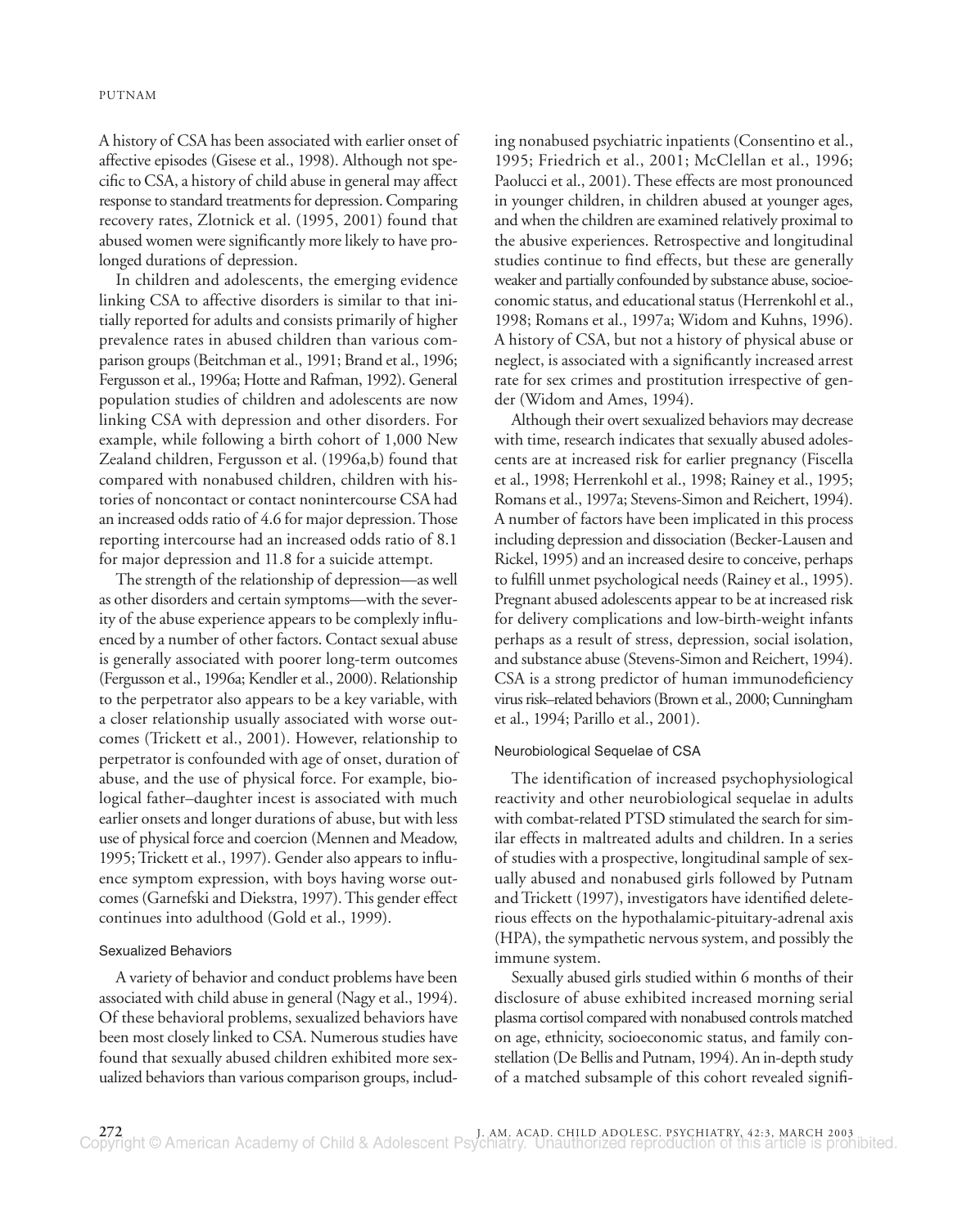cantly attenuated plasma ACTH levels in response to ovine corticotropin-releasing hormone infusion. The abused girls had significantly decreased evening basal levels of cortisol. Twenty-four hour urinary free cortisol (UFC) levels were greater at a trend level in the abused girls (De Bellis et al., 1994a). In another study of a mixed maltreatment sample with PTSD, De Bellis et al. (1999a) found significantly increased levels of UFC. In contrast, King et al. (2001) found decreased morning cortisol in CSA compared with matched control girls. In aggregate, these findings are consistent with a dysregulation of the HPA axis in sexually abused children (De Bellis et al., 1999a).

In the same longitudinal subsample, sexually abused girls manifest significantly increased 24-hour urinary catecholamine levels (De Bellis et al., 1994b). Two other studies of mixed samples of physically and sexually abused children also found evidence of increased sympathetic nervous system activity. Perry (1994) reported decreased platelet adrenergic receptors and increased heart rate to orthostatic challenge. De Bellis et al. (1999a) found increased urinary catecholamine levels in maltreated children compared with nonabused healthy controls and children with overanxious disorder.

Studies of adults with histories of CSA or mixed physical and sexual maltreatment find a number of neuroanatomical alterations. Three magnetic resonance imaging (MRI) studies report reduced hippocampal volume in adults with child abuse histories similar to that reported in combat veterans with PTSD (Bremner et al., 1997; Driessen et al., 2000; Stein et al., 1997). To date, hippocampal volume reductions have not been found in MRI studies of abused children. De Bellis et al. (1999b) have, however, found significantly smaller intracranial and cerebral volumes in abused children than in matched controls. Particularly noteworthy was the finding of decreases in the midsagittal section of the middle and posterior corpus callosum. The corpus callosum is a massive fiber tract whose primary function is the transfer of information between the left and right hemispheres. Decreases in callosal volume were significantly correlated with PTSD and dissociative symptoms. Males showed evidence of a greater neuroanatomical impact than females (De Bellis et al., 1999b).

#### PRINCIPLES OF PSYCHOPATHOLOGY IN CSA

The array of disorders and dysfunctional behaviors associated with CSA has been difficult to account for with a simple cause-and-effect model. This apparent diversity can be explained in part by the heterogeneity of CSA experiences, the complexity of the confounds among abuse severity variables, and a host of moderating and mediating constitutional and environmental variables together with important individual differences in coping strategies that may come into play at different points in development in any given case (Chaffin et al., 1997; Runtz and Schallow, 1997). Because of this diversity of outcomes, some regard CSA as a nonspecific risk factor or attribute negative outcomes to family environment (Romans et al., 1997b).

An epidemiological and cotwin controlled analysis of 1,411 twin pairs by Kendler et al. (2000) found significant odds ratios for a range of psychiatric disorders in sexually abused women after controlling for family environment. The effects were greatest for drug dependence (OR = 5.68, *p* < .001), alcohol dependence (OR = 4.75, *p* < .001), and bulimia nervosa (OR = 5.62,  $p < .001$ ), but confidence intervals overlapped with other disorders indicating little specificity. An Australian twin study (5,995 twin pairs), which used a single question to assess CSA, found significant odds ratios for CSA and major depression, panic disorder, and alcohol dependence (Dinwiddie et al., 2000). A second Australian study (1,991 twin pairs) found that in twins discordant for CSA, affected twins had significantly higher rates of major depression, attempted suicide, conduct disorder, alcohol dependence, nicotine dependence, social anxiety, rape after age 18, and divorce (Nelson et al., 2002). Finally, a meta-analysis of 37 studies found a significant effect of CSA on depression (*d* = 0.44), suicide (*d* = 0.44), PTSD (*d* = 0.40), and sexual promiscuity (*d* = 0.29) (Paolucci et al., 2001). The accompanying file drawer analysis indicated that 277 negative studies would be required to offset these effects. In aggregate, these findings are consistent with a significant causal relationship between CSA and psychopathology (Kendler et al., 2000).

There are, however, a number of basic clinical features that link the apparently categorically different outcomes associated with CSA. As a group, individuals with histories of CSA, irrespective of their psychiatric diagnosis, manifest significant problems with affect regulation, impulse control, somatization, sense of self, cognitive distortions, and problems with socialization. Many of these processes are believed to have developmentally sensitive neuronal and behavioral periods related to brain maturation and early caretaker interactions (De Bellis et al., 1999b). Each of these processes differentially interacts with the child's social world to influence life trajectory.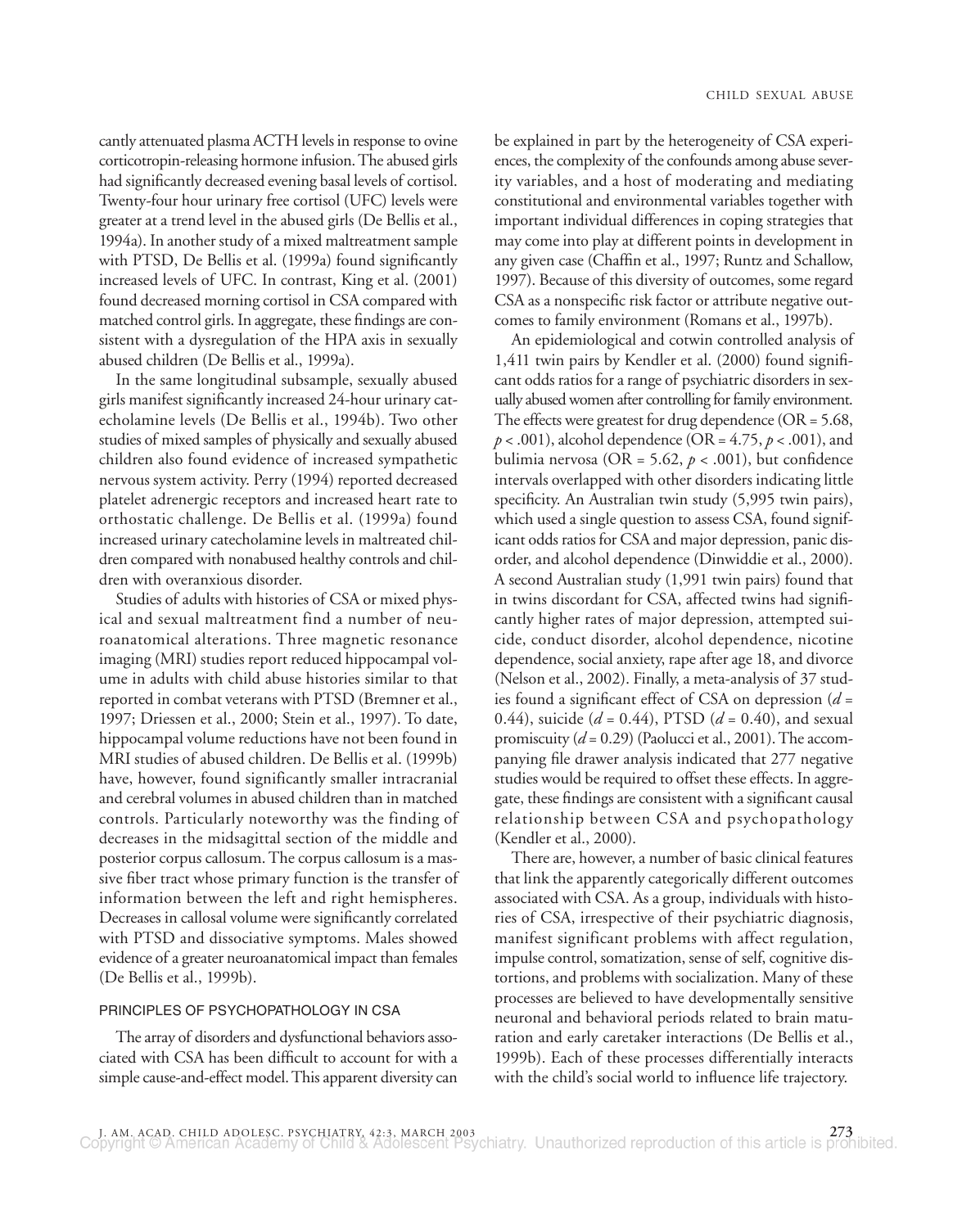Diagnostically this cluster of comorbid conditions appears to be best conceptualized by the proposed diagnosis of disorders of extreme stress not otherwise specified (DESNOS). Studies using a formal set of diagnostic criteria operationalized by Pelcovitz et al. (1997) have found that DESNOS best accounts for the adult effects of childhood abuse, particularly CSA (Ford and Kidd, 1998; Pelcovitz et al., 1997; Roth et al., 1997; Zlotnick et al., 1996). Classically, DESNOS is characterized by (1) altered affect regulation such as persistent dysphoria, chronic suicidal preoccupation, and explosive or inhibited anger; (2) transient alterations of consciousness, such as flashbacks and dissociative episodes; (3) altered selfperceptions including helplessness, shame, guilt, and selfblame; (4) altered relationships with others, such as persistent distrust, withdrawal, failures of self-protection, and rescuer fantasies; (5) altered systems of meanings, including loss of sustaining faith, hopelessness, and despair; and (6) somatization (Herman, 1992). Therapeutically, many authorities believe that this cluster of symptoms must be addressed concurrently rather than sequentially to effect significant improvement (Ford and Kidd, 1998).

# EFFECTS OF DISCLOSURE AND STABILITY OF SELF-REPORTS OF CSA OVER TIME

Unfortunately, disclosure by the child of abuse does not always result in the termination of the abuse or end the child's distress (Palmer et al., 1999). A follow-up comparison of children who had accidental disclosures of CSA (i.e., their abuse was discovered by an adult) versus children who deliberately disclosed, revealed that the former were doing significantly better at 1 year (Nagel et al., 1996). Children who voluntarily disclosed their abuse received less treatment and support, which may, in part, account for their poorer outcomes. Nonoffending parents also experience significant costs and losses as a result of disclosures of CSA by their children. A follow-up study of 104 nonoffending parents found that they averaged three major costs in the areas of relationships, finances, job performance, and living situation (Massat and Lundy, 1998).

The validity of delayed reports of CSA made in adulthood is a controversial subject. An in-depth discussion of the debate is beyond the scope of this review. Empirical studies indicate that there is considerable reporting inconsistency in the same individual over time. For example, in a longitudinal study of an unselected cohort (*N* = 983) followed from birth to age 21, Fergusson et al. (2000) found that the values of the test-retest k for self-reports of CSA made at ages 18 and 21 was only 0.45. Latent class analyses indicated that false-positive reports were not a factor. Rather, the false-negative rate was about 50% at each time point. A study of children whose sexual abuse was documented on videotape found that most denied or minimized their experiences (Sjoberg and Lindblad, 2002). These data are congruent with other studies indicating that prevalence rates based on a single report are likely to significantly underestimate true prevalence (Femina et al., 1990; Martin et al., 1993).

# TREATMENT

#### Asymptomatic Children

Not all sexually abused children have serious psychiatric sequelae. When evaluated with standard instruments, up to 40% of sexually abused children may present with few or no symptoms (Finkelhor and Berliner, 1995). A number of reasons have been offered including the possibility that asymptomatic children had minor abuse, that they are more resilient, or that they have a coping style that masks their distress. The limited longitudinal data available, however, suggest that 10% to 20% of asymptomatic children will deteriorate over the next 12 to 18 months (Finkelhor and Berliner, 1995; Mannarino et al., 1991). Indeed, one study found that children who were initially the least symptomatic were the most likely to deteriorate with time (Gomes-Schwartz et al., 1990). Family environmental and abuse-related variables have not proven to be good predictors of long-term deterioration (Trebbutt et al., 1997).

This phenomenon, termed *sleeper effects,* poses the problem of whether asymptomatic children should receive treatment, and if so, for what? The possibility of sleeper effects also constrains the confidence that can be placed in the positive short-term outcomes reported by treatment studies. Asymptomatic children should be evaluated for additional risk factors such as family substance abuse, mental illness, domestic violence, or other family dysfunction. A psychoeducational intervention designed to prevent further victimization, to clarify and normalize feelings, and to educate parents is recommended.

#### Symptomatic Children

The majority of sexually abused children are moderately to seriously symptomatic at some point. In a sample (*N* = 80) of non–clinically referred sexually abused children, McLeer et al. (1998) found that 62.8% qualified for at least one psychiatric diagnosis and 29.5% qual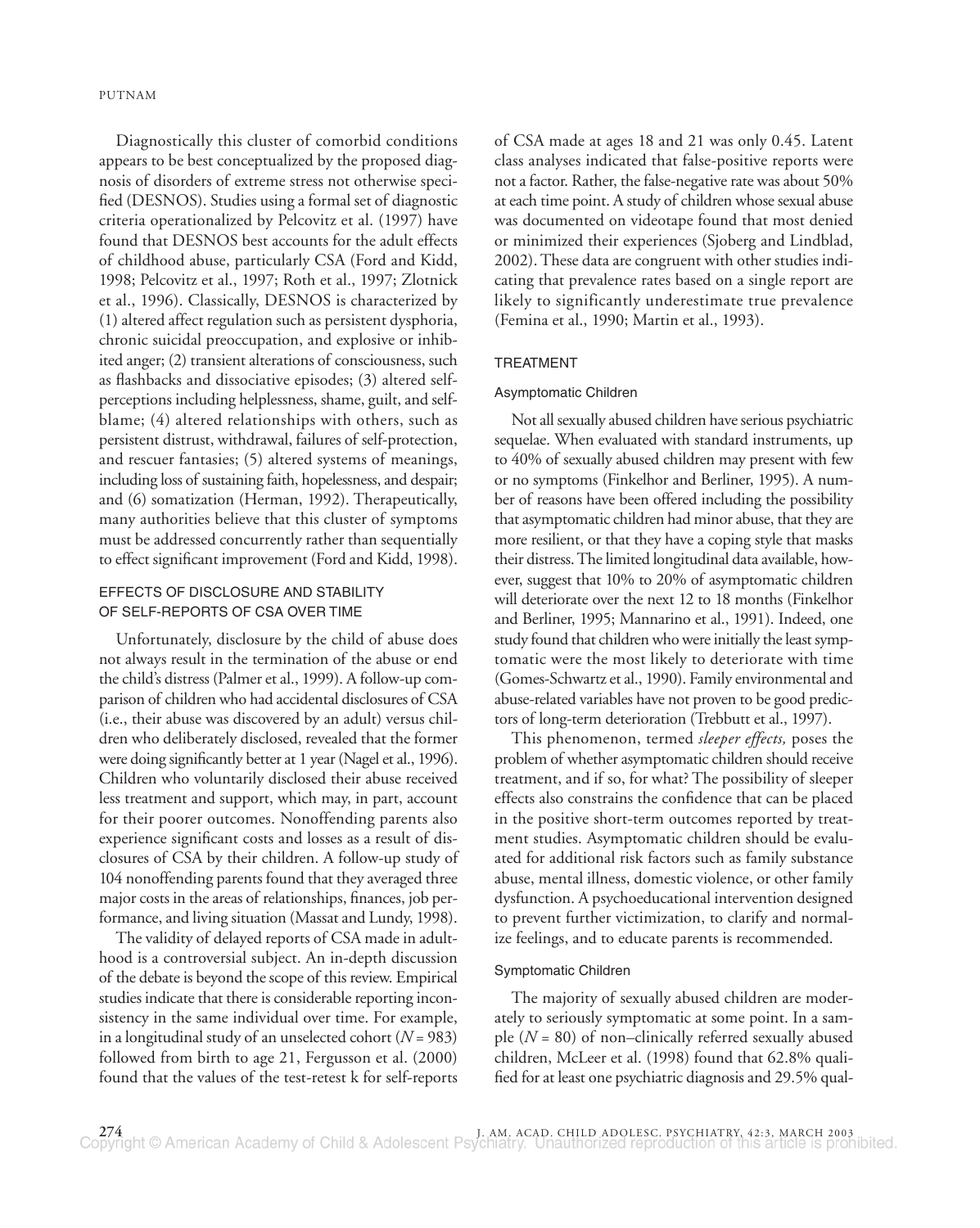ified for two or more. A number of treatment protocols have been offered in the literature, but few have received more than a cursory evaluation. Finkelhor and Berliner's (1995) review of treatment of sexually abused children identified only 29 studies in which five or more children received the same treatment with a standardized pre- and posttreatment evaluation. Virtually all of these studies showed that sexually abused children improved significantly over time. It was unclear, however, whether this was a treatment effect or due to passage of time.

More recent studies with randomized assignment to different treatment conditions indicate that session-limited cognitive-behavioral therapy (CBT) is effective for some symptoms in sexually abused children (Cohen et al., 2000). Deblinger et al. (1996) compared 100 sexually abused children randomized to four treatment conditions: a 12-week abuse-focused CBT model for the child only, CBT for the parent only, CBT for both parent and child, and standardized community care. All groups improved, but CBT provided directly to the child resulted in the most benefit. Two studies by Cohen and Mannarino (1996, 1998) included a nonoffending parent in both the CBT and nondirective supportive therapy components. In the first study  $(N = 67)$ of 3- to 7-year-olds, children receiving CBT showed significant improvement in PTSD symptoms and internalizing, externalizing, and sexually inappropriate behaviors that were sustained over 1 year (Cohen and Mannarino, 1996, 1997). A second study of 49 older children showed significant improvement for depression and social competence in those receiving abuse-focused CBT versus nondirective supportive therapy (Cohen and Mannarino, 1998). Celano et al. (1996) also found that abuse-focused CBT was superior to nonspecific treatment for sexually abused girls and their parents. A 12-week follow-up of CBT-treated sexually abused children ( $n = 18$ ) compared with waiting-list controls ( $n = 10$ ) also found significant reductions in PTSD symptoms (King et al., 2000). Thus abuse-focused CBT models provided to the child—often together with similar treatment to a nonoffending parent—are currently the bestdocumented, effective treatments for CSA. A number of symptoms, especially aggression and sexualized behavior, remain largely resistant to these approaches, however.

#### **PREVENTION**

#### Child Education Programs

There is considerable debate within the field as to the best approach to CSA prevention. School-based education

programs directed at teaching children to identify potential abuse situations, to respond in a self-protective fashion, and to tell a trusted adult are popular. A meta-analysis of 16 evaluation studies of school-based child education programs found that such programs are generally successful at teaching children CSA concepts and self-protection skills (Rispens et al., 1997). In most instances, evaluations looked at children's knowledge either with a pre- and posttest design or in comparison with children who did not receive the training. Programs that explicitly focused on selfprotection skills training with sufficient time to integrate this material into a behavioral repertoire were most effective. However, in addition to benefits, some evaluations note negative effects. These include increased anxiety, feeling less in control for younger children, and feeling more discomfort with normal touch in older children (Taal and Edelaar, 1997). In the first long-term evaluation, a recent survey of 825 female undergraduates found that those who had participated in a school-based sexual abuse prevention program were significantly less likely to have been sexually abused (Gibson and Leitenberg, 2000).

#### Home Visitation Programs

Home visitation programs seek to reduce child abuse and neglect in general by providing the knowledge, skills, and supports to improve the parenting skills of overwhelmed or at-risk parents. These programs also seek to have some impact on risk factors such as unemployment, marital discord, and social isolation. The Nurse Home Visitation program has received the most comprehensive abuse prevention evaluation to date (Olds et al., 1986). In a 15-year follow-up of the first implementation of the Nurse Home Visitation model, child abuse rates in the home visitation families were approximately half of those in the comparison group, with the greatest impact on poor, unmarried participants (Olds et al., 1997). A meta-analysis of the child abuse prevention effects of programs promoting family wellness found a mean effect size of *d* = 0.41, with the more intensive and comprehensive programs having greater effects (MacLeod and Nelson, 2000). Thus high-quality home visitation programs may play an important role in primary prevention of child abuse and neglect. A follow-up of abused children at age 15 years found that the relationship between maltreatment and early behavior problems was absent in home-visited abused children but present in abused controls, suggesting that such early interventions may also moderate child abuse outcomes (Eckenrode et al., 2001).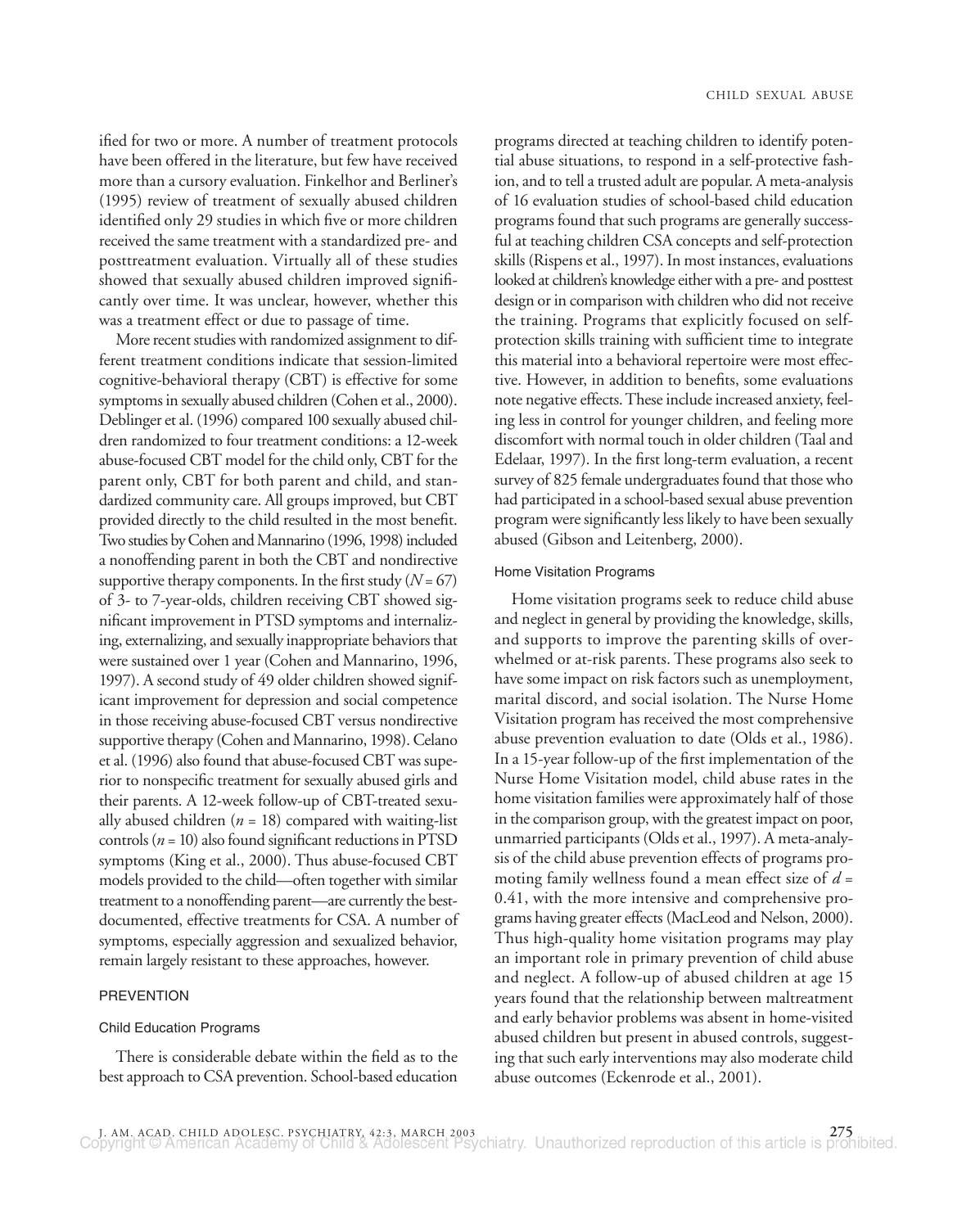## FUTURE DIRECTIONS

Research on CSA shares most of the methodological limitations and thorny dilemmas associated with child abuse and neglect research in general. These include determining what constitutes representative samples, uniformity of definitions, classification of multiple forms of maltreatment, understanding self-selection biases for research participation, detecting false negatives, and determination of appropriate comparison groups (Briere, 1992; Ferguson, 1997). The existence of sleeper effects, multiple comorbid conditions, and dysfunctional life trajectories dictates longitudinal developmental approaches to establishing treatment efficacy and effectiveness.

Evidence-based treatment models exist, but for the most part they represent small-scale, clinic-based studies with limited follow-up. The field needs large-scale "effectiveness" research trials with longitudinal follow-up conducted in community settings to determine how well these models work in the real world. A major obstacle has been the lack of resources to develop the necessary research infrastructure. Despite the magnitude of the child abuse problem in general, and its contribution to serious public health problems such as major depression, PTSD, acquired immunodeficiency syndrome, and substance abuse, federal research support has declined significantly in recent years (Theodore and Runyan, 1999; Thompson and Wilcox, 1995). Many hope that the newly created National Child Traumatic Stress Initiative funded by the Substance Abuse and Mental Health Services Administration will reverse this trend and create a services and research infrastructure to address all major forms of trauma in children and adolescents.

Preliminary data linking neurobiological dysregulation and neuroanatomical abnormalities to child abuse must be followed up to determine the unique contribution of the abuse experiences apart from the generally negative early environment that most of these children endure. The nature of the relationship of neurobiological abnormalities with the plethora of symptoms and problematic behaviors associated with CSA must also be established. Finally, the therapeutic reversibility of neurobiological markers must be investigated in the context of symptom remission. While these are challenging research tasks, they also represent an extraordinary opportunity to learn a great deal about the relationship between brain dysfunction and behavior. Tragic as it is, child abuse has a great deal to teach us about etiology, outcome, and intervention for psychiatric illness in general.

#### **REFERENCES**

*Asterisks indicate the most seminal references.*

- Atabaki S, Paradise J (1999), The medical evaluation of the sexually abused child: lessons from a decade of research. *Pediatrics* 104(1 pt 2):178–186
- Banyard V (1997), The impact of child sexual abuse and family functioning on four dimensions of women's later parenting. *Child Abuse Negl* 21:1095–1107
- Becker-Lausen E, Rickel A (1995), Integration of teen pregnancy and child abuse research: identifying mediator variables for pregnancy outcome. *J Prim Prev* 16:39–53
- Beitchman J, Zucker K, Hood J, DaCosta G, Akman D (1991), A review of the short-term effects of child sexual abuse. *Child Abuse Negl* 15:537–556
- Beitchman J, Zucker K, Hood J, DaCosta G, Akman D, Cassavia E (1992), A review of the long-term effects of child sexual abuse. *Child Abuse Negl* 16:101–118
- Bifulco A, Brown G, Adler Z (1991), Early sexual abuse and clinical depression in adult life. *Br J Psychiatry* 159:115–122
- Brand E, King C, Olson E, Ghaziuddin N, Naylor M (1996), Depressed adolescents with a history of sexual abuse: diagnostic comorbidity and suicidality. *J Am Acad Child Adolesc Psychiatry* 35:34–41
- Bremner J, Randall P, Vermetten E (1997), Magnetic resonance imaging-based measurement of hippocampal volume in posttraumatic stress disorder related to childhood physical and sexual abuse: a preliminary report. *Biol Psychiatry* 41:23–32
- Briere J (1992), Methodological issues in the study of sexual abuse effects. *J Consult Clin Psychol* 60:196–203
- Brown L, Lourie K, Zlotnick C, Cohn J (2000), Impact of sexual abuse on the HIV-risk-related behavior of adolescents in intensive psychiatric treatment. *Am J Psychiatry* 157:1413–1415
- Buchanan A (1996), *Cycles of Child Maltreatment: Facts, Fallacies and Interventions.* Chichester, England: Wiley
- Celano M, Hazzard A, Webb C, McCall C (1996), Treatment of traumagenic beliefs among sexually abused girls and their mothers: an evaluation study. *J Abnorm Child Psychol* 24:1–16
- Chaffin M, Wherry J, Dykman R (1997), School age children's coping with sexual abuse: abuse stresses and symptoms associated with four coping strategies. *Child Abuse Negl* 21:227–240
- Cohen J, Mannarino A (1996), A treatment outcome study for sexually abused preschool children: initial findings. *J Am Acad Child Adolesc Psychiatry* 35:42–50
- Cohen J, Mannarino A (1997), A treatment study for sexually abused preschool children: outcome during a one-year follow-up. *J Am Acad Child Adolesc Psychiatry* 36:1228–1235
- \*Cohen J, Mannarino A (1998), Interventions for sexually abused children: initial treatment outcome findings. *Child Maltreat* 3:17–26
- Cohen J, Mannarino A, Berliner L, Deblinger E (2000), Trauma-focused cognitive behavioral therapy for children and adolescents: an empirical update. *J Interpers Violence* 15:1202–1223
- Consentino C, Meyer-Bahlburg F, Alpert J, Weinberg S, Gaines R (1995), Sexual behavior problems and psychopathological symptoms in sexually abused girls. *J Am Acad Child Adolesc Psychiatry* 34:1033–1042
- Cunningham R, Stiffman A, Dore P, Earls F (1994), The association of physical and sexual abuse with HIV risk behaviors in adolescence and young adulthood: implications for public health. *Child Abuse Negl* 18:233–245
- De Bellis M, Baum A, Birmaher B et al. (1999a), Developmental traumatology, part I: biological stress systems. *Biol Psychiatry* 45:1259–1270
- De Bellis M, Keshavan M, Clark D et al. (1999b), Developmental traumatology, part II: brain development. *Biol Psychiatry* 45:1271–1284
- De Bellis MD, Chrousos GP, Dorn LD et al. (1994a), Hypothalamic-pituitaryadrenal axis dysregulation in sexually abused girls. *J Clin Endocrinol Metab* 78:249–255
- De Bellis MD, Lefter L, Trickett PK, Putnam FW (1994b), Urinary catecholamine excretion in sexually abused girls. *J Am Acad Child Adolesc Psychiatry* 33:320–327
- De Bellis MD, Putnam FW (1994), The psychobiology of childhood maltreatment. *Child Adolesc Psychiatr Clin N Am* 3:1–16
- Deblinger E, Lippman J, Steer R (1996), Sexually abused children suffering post-traumatic stress symptoms: initial treatment outcome findings. *Child Maltreat* 1:310–321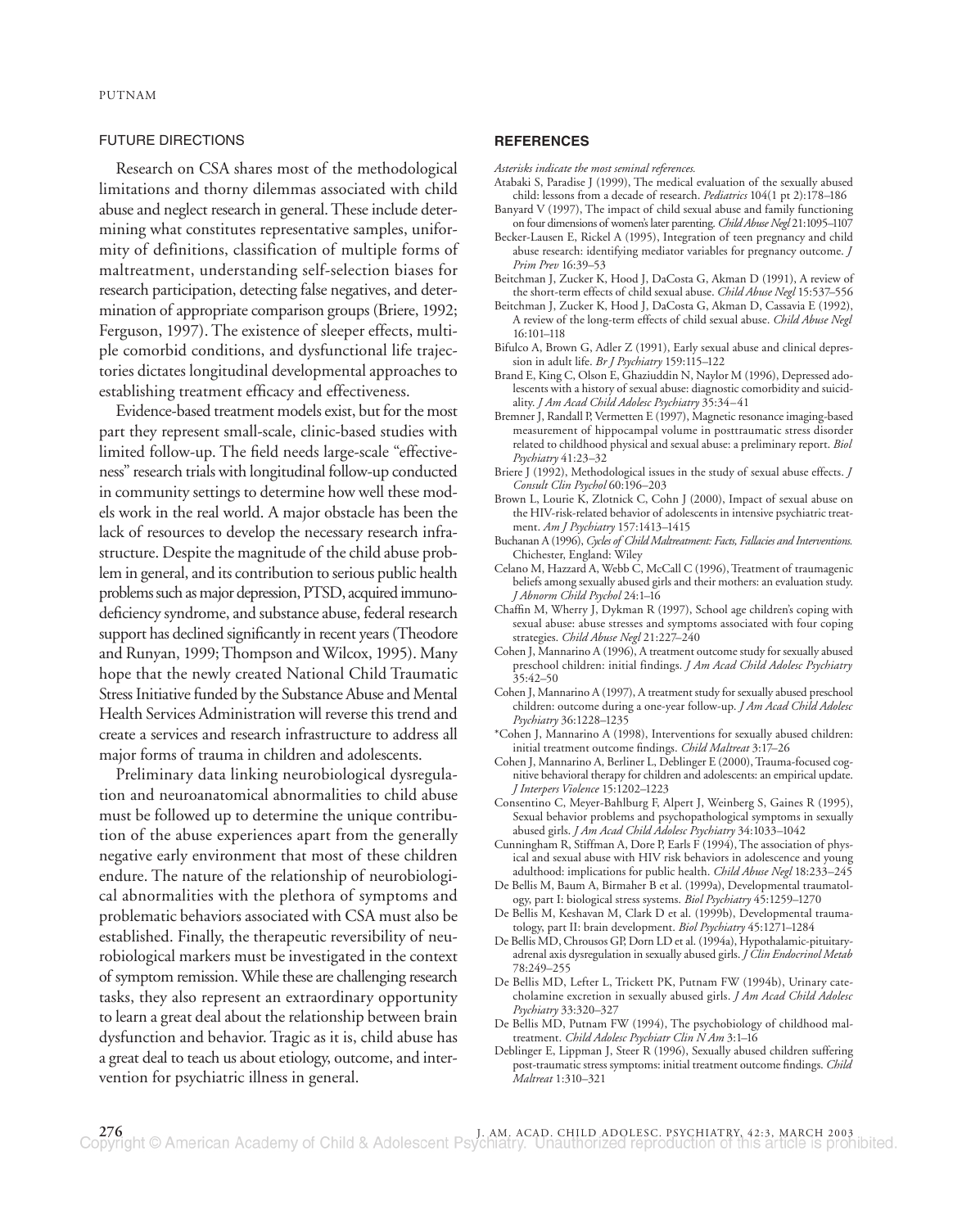- \*Dinwiddie S, Heath C, Dunne M et al. (2000), Early sexual abuse and lifetime psychopathology: a co-twin-control study. *Psychol Med* 30:41–52
- Driessen M, Herrmann J, Stahl K et al. (2000), Magnetic resonance imaging volumes of the hippocampus and amygdala in women with borderline personality disorder and early traumatization. *Arch Gen Psychiatry* 57:1115–1122
- Eckenrode J, Zielinski D, Smith E et al. (2001), Child maltreatment and the early onset of problem behaviors: can a program of nurse home visitation break the link? *Dev Psychopathol* 13:873–890
- Egeland B, Jacobvitz D, Sroufe A (1988), Breaking the cycle of abuse. *Child Dev* 59:1080–1088
- Ernst C, Angst J, Foldenyi M (1993), The Zurich study, XVII: sexual abuse in childhood. Frequency and relevance for adult morbidity: data of a longitudinal epidemiological study. *Eur Arch Psychiatry Clin Neurosci* 242:293–300
- Ertem I, Leventhal J, Dobbs S (2000), Intergenerational continuity of child physical abuse: how good is the evidence? *Lancet* 356:814–819
- Femina D, Yeager C, Lewis D (1990), Child abuse: adolescent records v adult recall. *Child Abuse Negl* 14:227–231
- Ferguson AG (1997), How good is the evidence relating to the frequency of childhood sexual abuse and the impact such abuse has on the lives of adult survivors? *Public Health* 111:387–391
- Fergusson D, Horwood L, Lynskey M (1996a), Childhood sexual abuse and psychiatric disorder in young adulthood, II: psychiatric outcomes of childhood sexual abuse. *J Am Acad Child Adolesc Psychiatry* 35:1365–1374
- Fergusson D, Horwood L, Woodward L (2000), The stability of child abuse reports: a longitudinal study of the reporting behavior of young adults. *Psychol Med* 30:529–544
- Fergusson D, Lynskey M, Horwood L (1996b), Childhood sexual abuse and psychiatric disorder in young adulthood, I: prevalence of sexual abuse and factors associated with sexual abuse. *J Am Acad Child Adolesc Psychiatry* 35:1355–1364
- Finkelhor D (1984), *Child Sexual Abuse: New Theory and Research.* New York: Free Press
- Finkelhor D (1993), Epidemiological factors in the clinical identification of child sexual abuse. *Child Abuse Negl* 17:67–70
- Finkelhor D (1994), The international epidemiology of child sexual abuse. *Child Abuse Negl* 18:409–417
- Finkelhor D, Berliner L (1995), Research on the treatment of sexually abused children: a review and recommendations. *J Am Acad Child Adolesc Psychiatry* 34:1408–1423
- Finkelhor D, Dziuba-Leatherman J (1994), Children as victims of violence: a national survey. *Pediatrics* 94:413–420
- Fiscella K, Kitzman H, Cole R, Sidora K, Olds D (1998), Does child abuse predict adolescent pregnancy? *Pediatrics* 101:620–624
- Ford J, Kidd P (1998), Early childhood trauma and disorders of extreme stress as predictors of treatment outcome with chronic posttraumatic stress disorder. *J Trauma Stress* 11:743–761
- Friedrich W, Fisher J, Dittner C et al. (2001), Child sexual behavior inventory: normative, psychiatric, and sexual abuse comparisons. *Child Maltreat* 6:37–49
- Garnefski N, Diekstra R (1997), Child sexual abuse and emotional and behavioral problems in adolescence: gender differences. *J Am Acad Child Adolesc Psychiatry* 36:323–329
- Gibson L, Leitenberg H (2000), Child sexual abuse prevention programs: do they decrease the occurrence of child sexual abuse? *Child Abuse Negl* 24:1115–1125
- Gisese A, Thomas M, Dubovsky S, Hilty S (1998), The impact of a history of childhood abuse on hospital outcome of affective episodes. *Psychiatr Serv* 49:77–81
- Gold S, Lucenko B, Elhai J, Swingle J, Sellers A (1999), A comparison of psychological/psychiatric symptomatology of women and men sexually abused as children. *Child Abuse Negl* 23:683–692
- Gomes-Schwartz B, Horowitz J, Carcharelli A, Sauzier M (1990), The aftermath of child sexual abuse 18 months later. In: *Child Sexual Abuse,* Gomes-Schwartz B, Horowitz J, Carcharelli A, eds. Newbury Park, CA: Sage, pp 132–152
- Gorey K, Leslie D (1997), The prevalence of child sexual abuse: integrative review adjustment for potential response and measurement bias. *Child Abuse Negl* 21:391–398
- Herman J (1992), Complex PTSD: a syndrome in survivors of prolonged and repeated trauma. *J Trauma Stress* 5:377–392
- Herrenkohl E, Herrenkohl R, Egolf B, Russo M (1998), The relationship between early maltreatment and teenage parenthood. *J Adolesc* 21:291–303
- Holmes G, Offen L, Waller G (1997), See no evil, hear no evil, speak no evil: why do relatively few male victims of childhood sexual abuse receive help for abuse-related issues in adulthood? *Clin Psychol Rev* 17:69–88
- Hotte J, Rafman S (1992), The specific effects of incest on prepubertal girls from dysfunctional families. *Child Abuse Negl* 16:273–283
- Jones L, Finkelhor D (2001), *The Decline of Child Sexual Abuse Cases* (NCJ 184741). Washington, DC: Office of Juvenile Justice and Delinquency Prevention
- Jones L, Finkelhor D, Kopiec K (2001), Why is sexual abuse declining? A survey of state child protection administrators. *Child Abuse Negl* 25:1139–1158
- Kaufman J, Zigler E (1988), Do abused children become abusive parents? *Annu Prog Child Psychiatry Child Dev* 57:591–600
- \*Kendler K, Bulik C, Silberg J, Hettema J, Myers J, Prescott C (2000), Childhood sexual abuse and adult psychiatric and substance abuse disorders in women. *Arch Gen Psychiatry* 57:953–959
- King J, Mandansky D, King S, Fletcher K, Brewer J (2001), Early sexual abuse and low cortisol. *Psychiatry Clin Neurosci* 55:71–74
- \*King NJ, Tonge BJ, Mullen P et al. (2000), Treating sexually abused children with posttraumatic stress symptoms: a randomized clinical trial. *J Am Acad Child Adolesc Psychiatry* 39:1347–1355
- Lab D, Feigenbaum J, De Silva P (2000), Mental health professionals' attitudes and practices towards male childhood sexual abuse. *Child Abuse Negl* 24:391–409
- Levitan R, Parikh S, Lesage A et al. (1998), Major depression in individuals with a history of childhood physical or sexual abuse: relationship to neurovegetative features, mania, and gender. *Am J Psychiatry* 155:1746–1752
- MacLeod J, Nelson G (2000), Programs for the promotion of family wellness and the prevention of child maltreatment: a meta-analytic review *Child Abuse Negl* 24:1127–1150
- Mannarino A, Cohen J, Smith J, Moore-Motily (1991), Six and twelve month follow-up of sexually abused girls. *J Interpers Violence* 6:494–511
- Martin J, Anderson J, Romans S, Mullen P, O'Shea M (1993), Asking about child sexual abuse: methodological implications of a two stage survey. *Child Abuse Negl* 17:383–392
- Massat C, Lundy M (1998), "Reporting costs" to nonoffending parents in cases of intrafamilial child sexual abuse. *Child Welfare* 77:371–388
- McClellan J, McCurry C, Ronnei M, Adams J, Eisner A, Storck M (1996), Age of onset of sexual abuse: relationship to sexually inappropriate behaviors. *J Am Acad Child Adolesc Psychiatry* 34:1375–1383
- McLeer S, Dixon J, Henry D et al. (1998), Psychopathology in non–clinically referred sexually abused children. *J Am Acad Child Adolesc Psychiatry* 37:1326–1333
- Mennen F (1995), The relationship of race/ethnicity to symptoms in childhood sexual abuse. *Child Abuse Negl* 19:115–124
- Mennen F, Meadow D (1995), The relationship of abuse characteristics to symptoms in sexually abused girls. *J Interpers Violence* 10:259–274
- Mullen P, Martin J, Anderson J, Romans S, Herbison G (1993), Childhood sexual abuse and mental health in adult life. *Br J Psychiatry* 163:721–732
- Nagel D, Noll J, Putnam F, Trickett P (1996), Disclosure patterns of sexual abuse and psychological functioning at a 1-year follow-up. *Child Abuse Negl* 21:137–147
- Nagy S, Adcock A, Nagy M (1994), A comparison of risky health behaviors of sexually active, sexually abused and abstaining adolescents. *Pediatrics* 93:570–575
- Nelson E, Heath A, Madden P et al. (2002), Association between self-reported childhood sexual abuse and adverse psychosocial outcomes: results from a twin study. *Arch Gen Psychiatry* 59:139–146
- Neumann D, Houskamp B, Pollock V, Briere J (1996), The long-term sequelae of childhood sexual abuse in women: a meta-analytic review. *Child Maltreat* 1:6–16
- Ney P (1992), Transgenerational triangles of abuse: a model of family violence In: *Violence: Interdisciplinary Perspectives,*Viano E, ed. New York: Hemisphere Publishing, pp 15–25